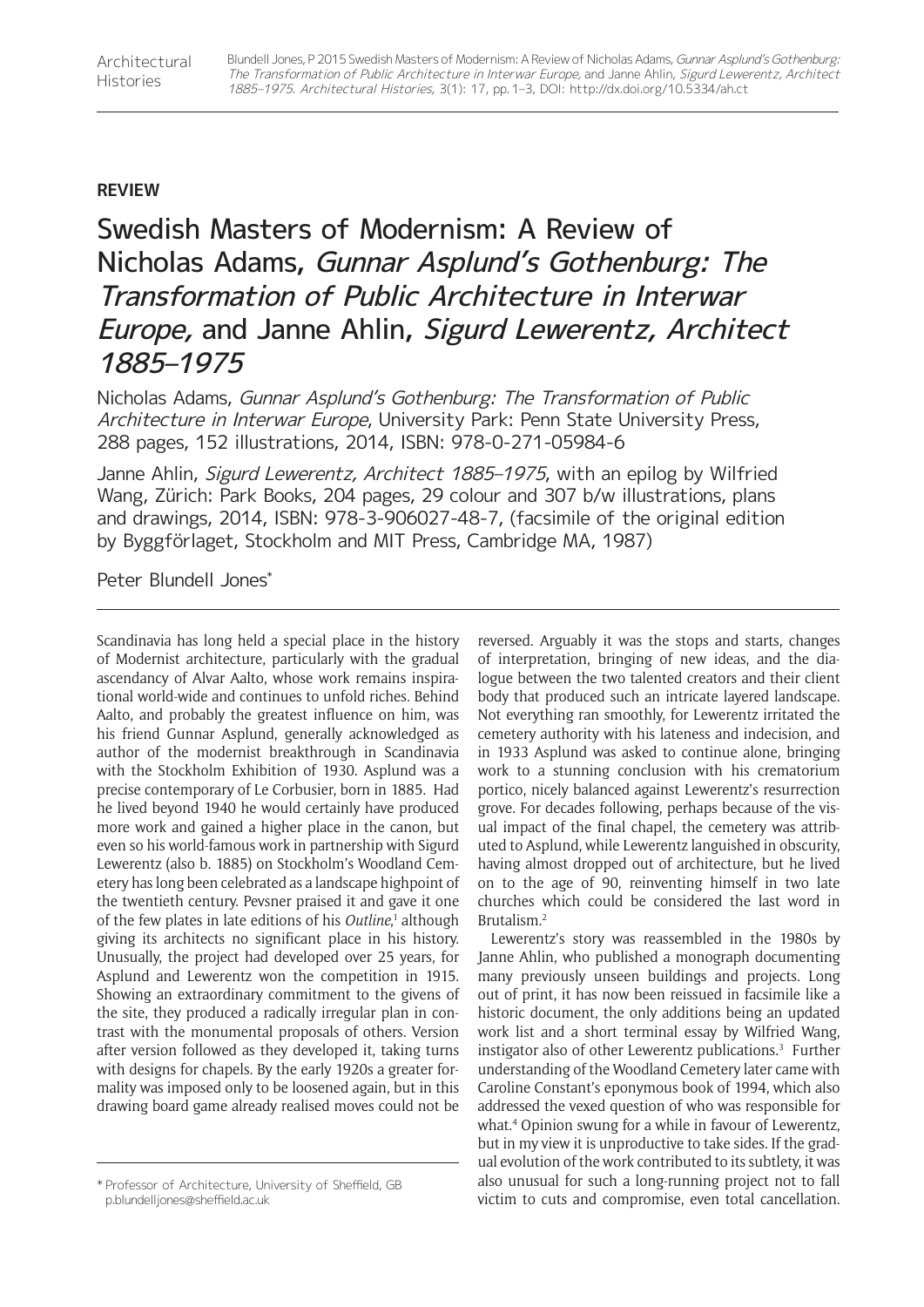

**Figure 1:** The original Law Courts building at Gothenburg by Nicodemus Tessin the Younger (1672), with on the right side Gunnar Asplund's extension (1934-1937). Photo: Peter Blundell Jones.

This reflected a special condition in Sweden and respect for long-term commitment, also the fact that architects were then a small and elite body. Even the largest cities remained recognisable landscapes to be set off by focal monuments, and Asplund and Lewerentz grew up under teachers from the previous generation who won project after project for major monuments: town halls, churches, law-courts, museums.<sup>5</sup> Therefore they could almost expect to undertake such things themselves.

Nicholas Adams's book concerns the other great longrunning project undertaken by Asplund alone, the Gothenburg Law Courts extension won in a competition of 1913 but not completed until 1937. Although overtly an extension, it did involve the reworking of an entire old building situated at the very heart of Sweden's second city (**Fig. 1**). Its main façade was offered to the city's focal point, Gustaf Adolf Square, and Asplund's work came also to include general proposals for the square and other adjacent buildings. From the start the main difficulties with the law court were the asymmetrical placing of the old building and the choice whether to address the square or the grand canal to the side: Tessin, architect of the original building from 1672, had produced a Janus-like double front. Asplund won the original competition with a version that solved the plan brilliantly by addressing the canal but failed to answer to the square, then he struggled to solve this conundrum in numerous versions over a dozen years, eventually opting in the extension to mimic the facade of the old building. In 1925 funds dried up and the project died, but it was taken up again in 1934 with the advent of

social democracy, funded by a Keynesian bid to stimulate the economy. Asplund, having launched his modernist wave, naturally felt a need to rework the project, resulting in the most subtle modernist interior in Sweden. As for the façade, in a bid to declare some modernity, he picked up the rustication, entablature, horizontals and proportions of the old building, but pilasters became exposed frame, entry was for good reasons denied, and windows were shifted sideways in their bays in deference to the old entrance. Nowadays this is widely regarded as the best piece of 'new and old' anywhere before the Second World War, but when the scaffolding was struck in 1936 it was condemned as a scandal.<sup>6</sup> Asplund was pilloried for years in the press, and the stress probably contributed to his heart problems and early death.

Adams became fascinated with the question of why the building had been so unfavourably received, and in a long and detailed chapter he explores the press reaction and the persons behind it. Responsibility rests particularly with a local arts official and the editor of a respected paper, but comparing architecture's coverage with much better expert attention given to music, Adams demonstrates the dearth of properly informed architectural criticism in Sweden at the time, particularly in Gothenburg. The kneejerk chorus of disdain over Asplund's façade drowned out every opportunity for real debate, one paper even mischievously ridiculing the building by claiming an assistant had posted the plan upside down, cellar windows being found in the attic. One can only imagine Asplund's frustration with people who stood outside calling for a